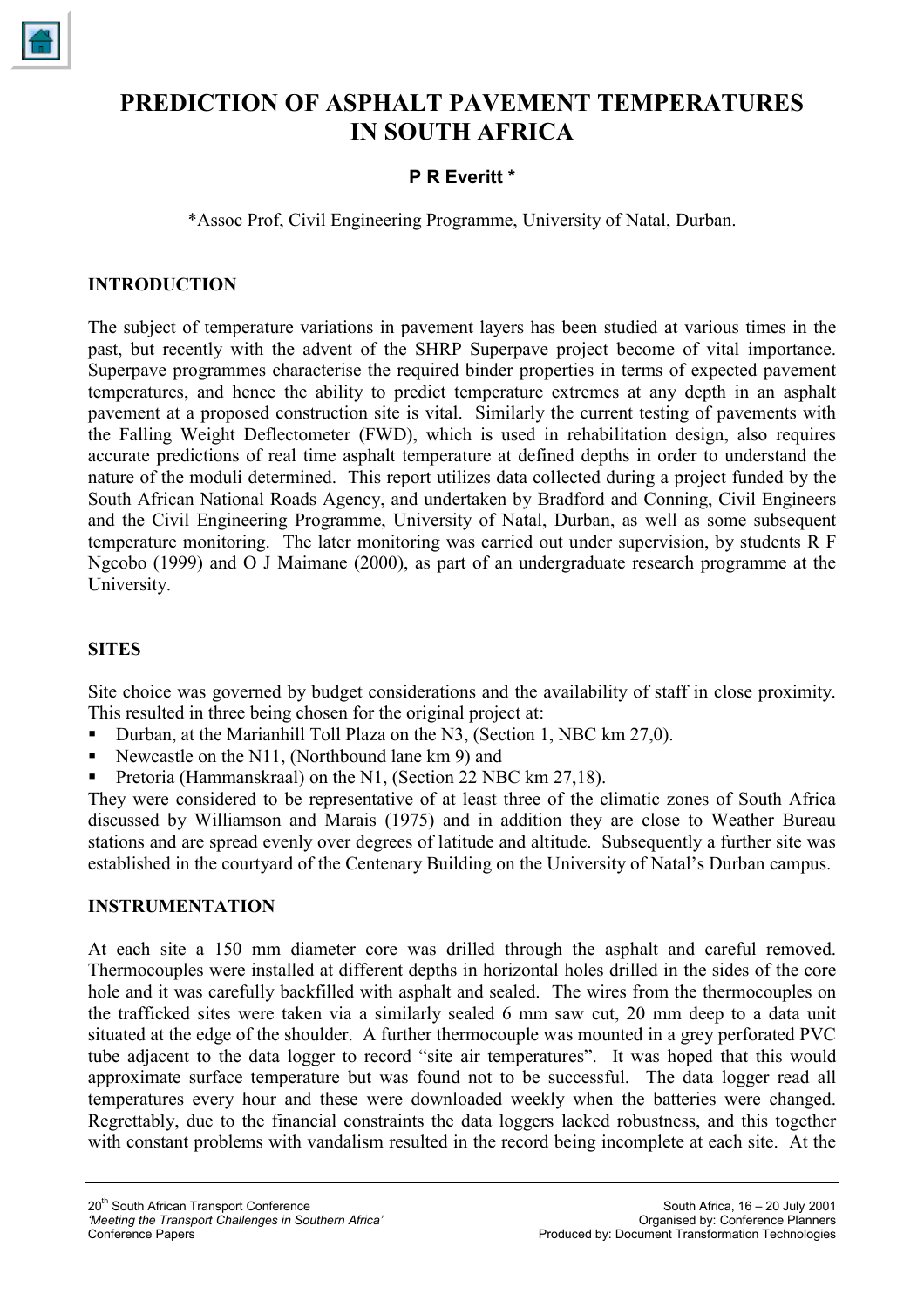

university site the data logger failed completely and manual readings at convenient times had to be used.

Commissioned in August 1997, records from the Marianhill site were received from 1 November 1997 until 16 January 1998 at depths of 5, 25, 45, 65, and 85 mm. The site was then closed due to equipment failure and damage to the thermocouples. It had to be completely reconstructed and reopened on 11 March 1998, from when it operated until 26 August 1998 with temperature readings of the site air, and at depths of 15, 50, 85, and 120 mm depths.

The Newcastle site operated from 15 November 1997 until 3 September 1998 with temperature readings of the site air, and at depths of 5, 25, 65, and 85 mm.

The Pretoria site experienced the most problems but operated from 16 January 1998 until 30 August 1998 with temperature readings of the site air, and at depths of 20, 40, and 70 mm.

The site at the University of Natal was used for the period 8 to 18 November 2000, 24 November 2000 and 27 November to 4 December 2000 mainly as a check and to attempt to calibrate infra-red surface temperatures and a surface probe to the depth probe readings and algorithms. In addition to infra-red and surface probe temperatures, data was collected from 5, 65, 120 and 200mm depths.

#### **ASPHALT TEMPERATURES**

The typical curves for a day in Pretoria in Fig 1 and 2.



It will be noted that there is a significant lag between the achievement of the maximum and minimum temperatures at the surface and at depth. It is obviously important that the algorithms model this. This means that any model for use with Superpave must predict the actual maximum and minimum at any depth regardless of time, while for use in FWD tests the actual real time temperatures at all/any depths are required. In addition it was found that the nature of the Superpave algorithms was such that as they are developed specifically to predict maximum and minimum temperatures from weather bureau temperatures, they are only really accurate for extremes. The depth algorithms in Superpave need to take the lag into account, while those for FWD must predict real time.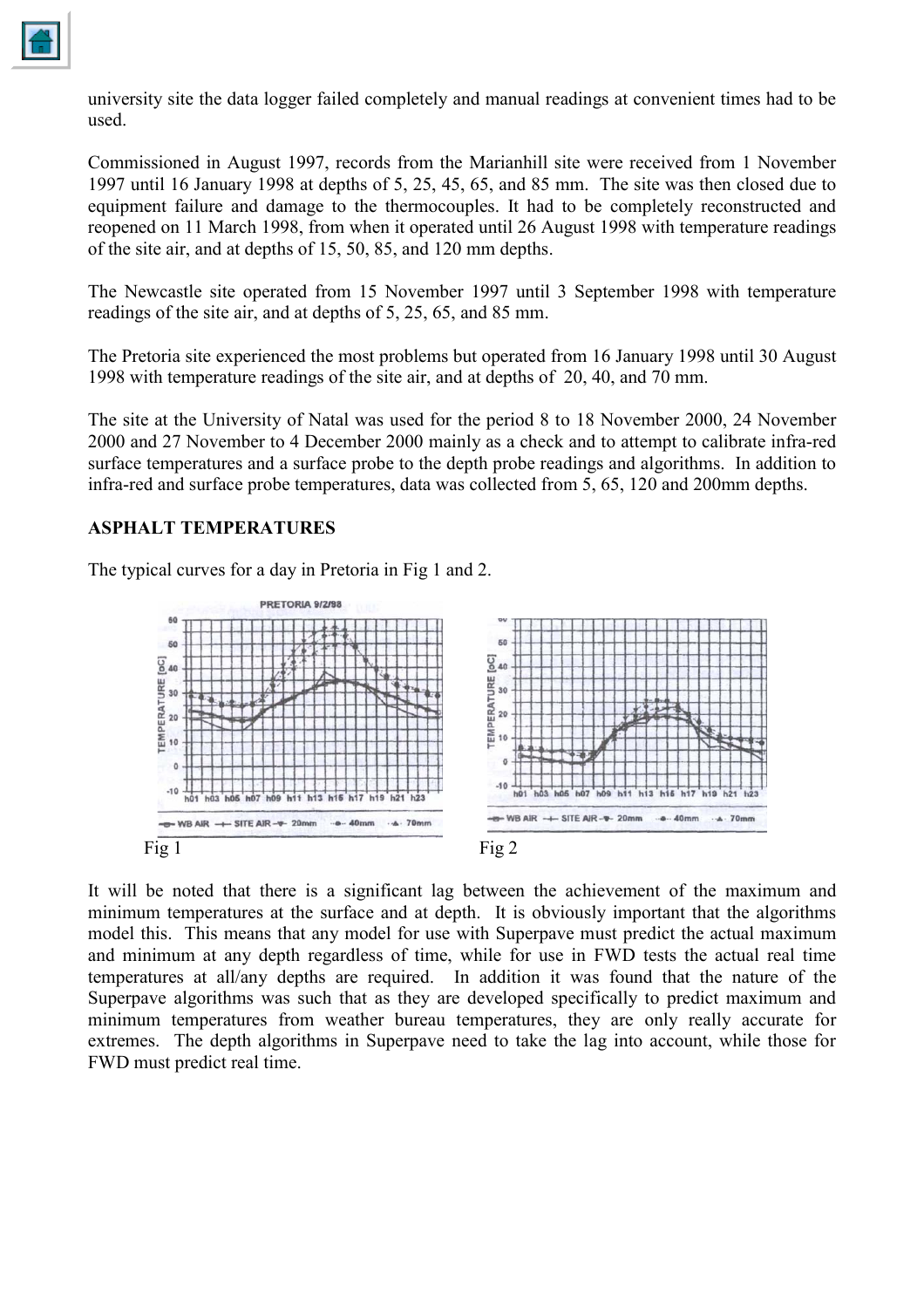# **STANDARD ALGORITHMS**

## **SUPERPAVE**

The Superpave programme of the SHRP makes use of environmental data to characterise the requirements of the bitumen specification. The method in which it is stated that this should be done is as follows (Kennedy *et al* (1994):

Environmental conditions are specified in terms of design temperatures which are derived from air temperatures for the site in question by using

- Average 7-day maximum air temperature for the design maximum and
- Minimum air temperature for the design minimum temperature

 where the average seven day maximum pavement design temperature is the mean of the seven hottest days in a year. The lowest annual pavement temperature is the coldest day of the year.

Design pavement temperatures can be obtained from direct measurement or calculated from air temperature data as follows:

- convert average seven day maximum air temperature to pavement surface temperature
- calculate 7-day maximum pavement temperature at design depth
- convert minimum air temperature to minimum pavement surface temperature
- calculate minimum pavement temperature at design depth

#### **MAXIMUM ASPHALT TEMPERATURES**

Maximum air temperature can be converted to a pavement surface temperature using the rigorous equation below which requires techniques of numerical analysis, but can readily be solved in spreadsheets:

1331"J<sup>a</sup> 1/cosz.cosZ + ,aFT4 a - hc(Ts - Ta) - 164k - ,FT4 s = 0 [1]

where

| $\mathbf{u}$ | pavement surface absorptivity                                          |
|--------------|------------------------------------------------------------------------|
|              | transmission coefficient for air                                       |
|              | latitude $(-20^{\circ})$                                               |
|              | pavement surface emissivity                                            |
|              | Stefan-Boltzman Constant (5,67 x 10-8 watts per m <sup>2</sup> $K^4$ ) |
| $h_c$        | surface coefficient of heat transfer (watts per $m^2$ <sup>o</sup> C)  |
|              | thermal conductivity coefficient (watts per $m^{\circ}C$ )             |
| $T_{\rm a}$  | Air temperature $({}^{\circ}K)$                                        |
| $T_{\rm s}$  | surface temperature (°K)                                               |

The calculations for maximum pavement temperature were performed for sunny days (no cloud cover) assuming an 8°C difference between the surface temperature and the temperature at a depth of 50mm using the following default values. (The 8°C difference was checked against the data collected and found to be a reasonable assumption):

 $J = 0,80$  $0.9$ k -  $1,38 \text{ watts/m}^{\circ}\text{C}$  $- 0.9$ h<sub>c</sub> - 19,88 watts/m<sup>2o</sup>C

$$
\boxed{\triangle}
$$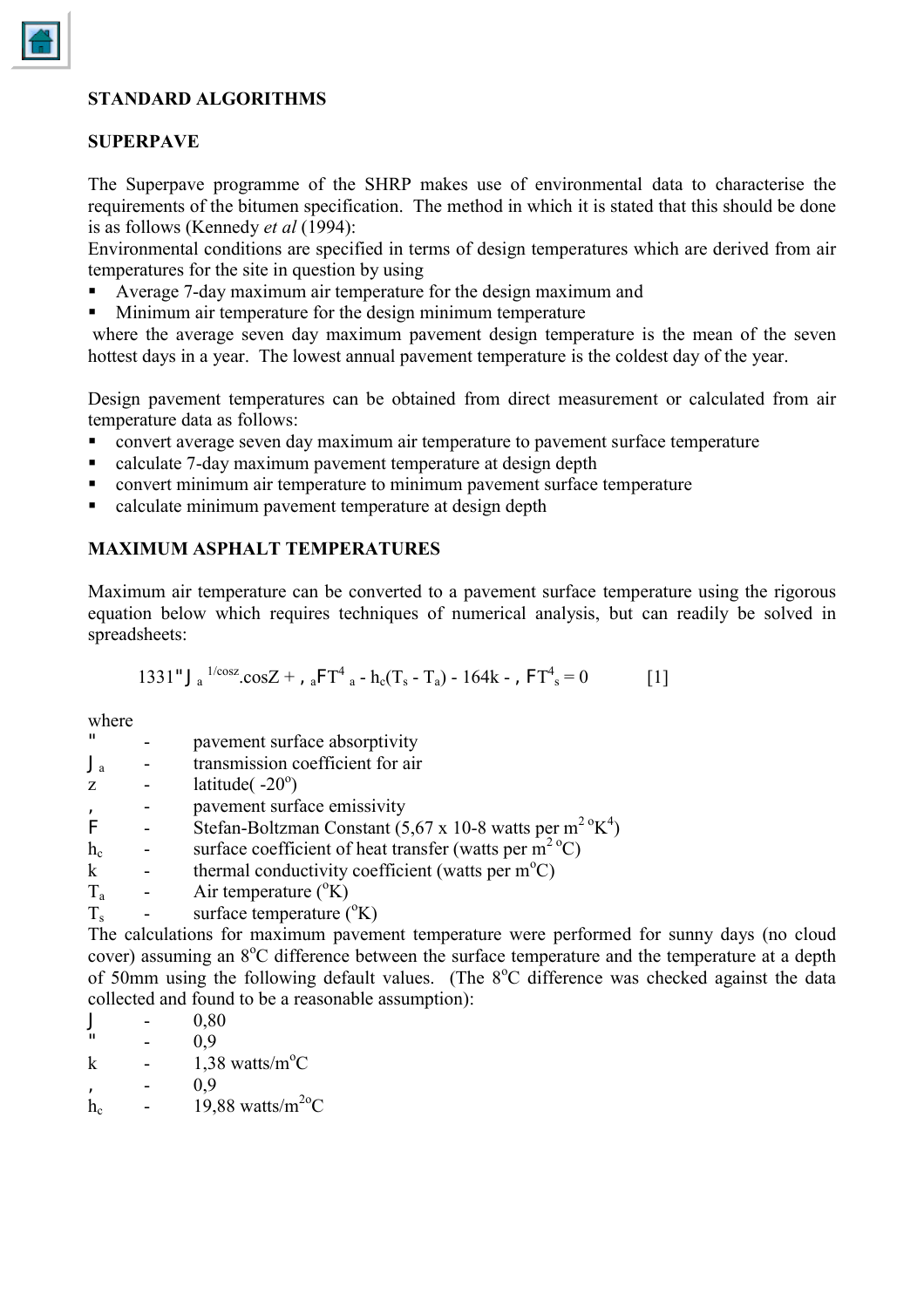

To simplify calculations the Superpave procedures recommend that pavement surface temperature can be calculated using the following regression equation (Huber 1994)

$$
T_s = T_a - 0.006181at^2 + 0.22891at + 24.4
$$
 [2]

where

 $T_s$  - surface temperature  ${}^{\circ}C$ 

 $T_a$  - air temperature  ${}^{\circ}C$ 

lat - latitude in degrees

Utilising the default constants quoted above for the rigorous equation, a check on the difference in results was made as shown in table 1 below (Everitt et al 1999).

| Table 1 | <b>Difference (Rigorous - Huber)</b> |  |  |
|---------|--------------------------------------|--|--|
|---------|--------------------------------------|--|--|

| <b>LATITUDE</b> | $\overline{O}_{Cl}$<br><b>TEMPERATURE</b> |      |      |         |           |  |
|-----------------|-------------------------------------------|------|------|---------|-----------|--|
|                 | 25                                        | 30   | 35   | 40      | 45        |  |
| 20              | 1,55                                      | 24   | 0,92 | 0,60    | 0,29      |  |
| 25              | 1,63                                      | 1,32 | 1,01 | 0,69    | $0,3^{-}$ |  |
| 30              | 1,69                                      | 1,38 | 1,08 | 0,77    | 0,46      |  |
| 35              | 1,73                                      | 1,43 | 1,14 | 0,84    |           |  |
| 40              | 76                                        | .48  | .19  | $0,9$ . | 0,62      |  |

To calculate the maximum pavement temperature at depth Superpave uses a depth of 20mm below the top of the layer being considered. The recommended formula for converting temperatures from surface to depth is

$$
T_{d(max)} = [T_{s(max)} + 17,8][1 - 2,48(10^{-3})d + 1,085(10^{-5})d^{2} - 2,441(10^{-8})d^{3}] - 17,8
$$
 [3]

where

 $T_{d(max)}$  - pavement temperature at depth <sup>o</sup>C

 $T_{\text{s(max)}}$  - pavement surface temperature  ${}^{\text{o}}\text{C}$ 

d - depth from surface, mm

#### **HIGH PAVEMENT TEMPERATURE PROCEDURES**

In a similar fashion to the check for low temperature, a check of high "design temperatures" was carried out for the three sites using the Superpave recommendations. This was done using both the rigorous equation [1], with the default values and Huber's approximate equation [2]. Both these equations use the latitude of the site in the expression. The results were as shown in TABLES 11, 12 and 13. In these tables the algorithms are used to predict both the temperatures on the hottest day of the 7 day sequence and the average temperatures which would be used for design purposes.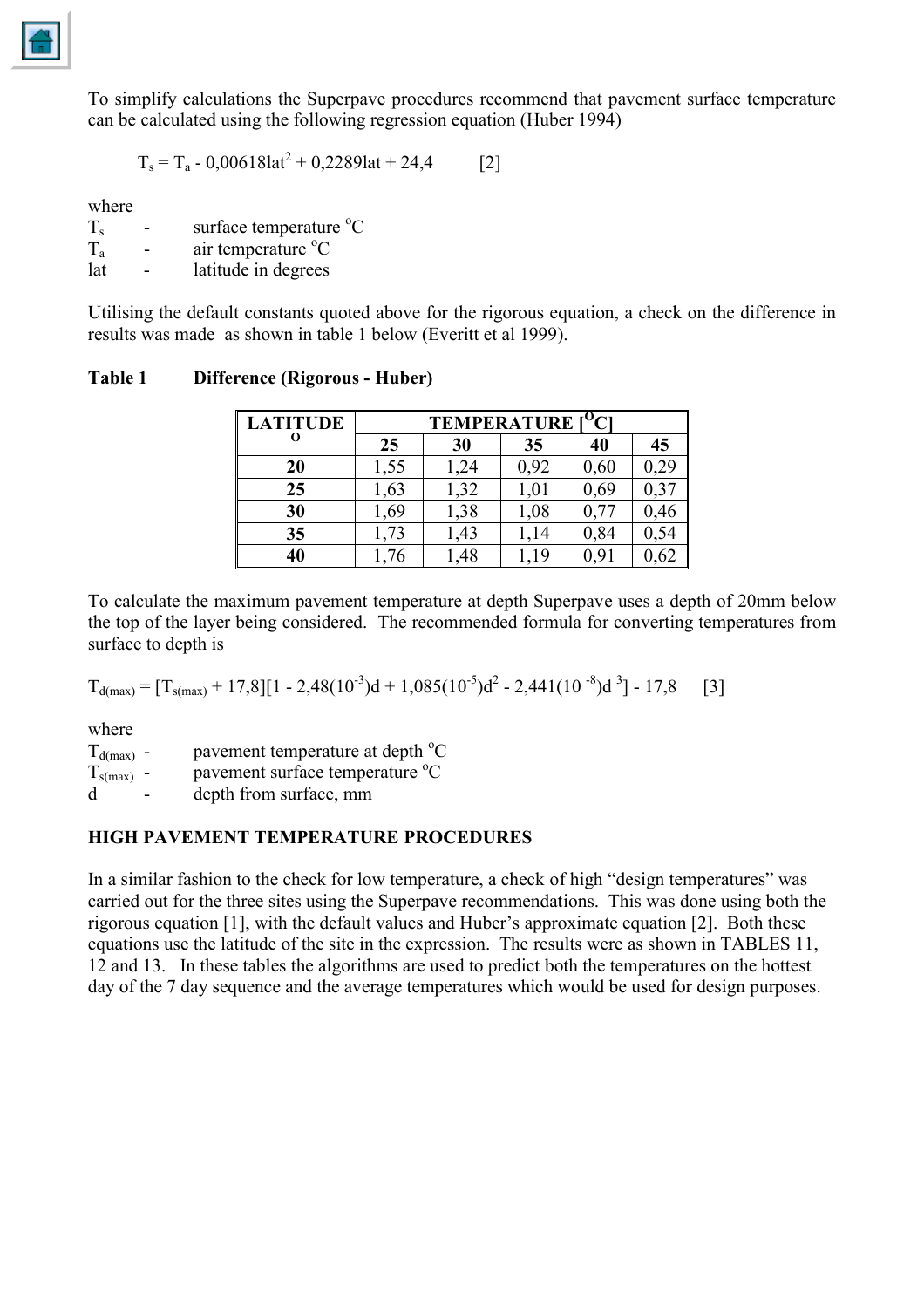**Table 2: High Temperature Design Procedures**

| <b>Newcastle</b>                                    | Average 7 day maximum 29.60 °C |                 |       |       |  |
|-----------------------------------------------------|--------------------------------|-----------------|-------|-------|--|
| 08/02/98                                            | $5 \text{ mm}$                 | $25 \text{ mm}$ | 65 mm | 85 mm |  |
| actual hottest 31.09 °C                             | 57,68                          | 53,04           | 48,88 | 46,72 |  |
| Rigorous Superpave $[°C]$                           | 58,37                          | 54,91           | 49,61 | 47,60 |  |
| Huber $[°C]$                                        | 57,08                          | 52,92           | 47,94 | 46,04 |  |
| <b>Highest actual ave 02-</b><br>$08/02/98$ 29,60°C | 56,78                          | 52,01           | 48,33 | 45,74 |  |
| Predicted highest ave $[°C]$<br>rigorous            | 56,97                          | 53,58           | 48,37 | 46,04 |  |
| Predicted highest ave $[°C]$<br><b>Huber</b>        | 55,09                          | 51,04           | 46,19 | 44,35 |  |

# **Table 3: High Temperature Design Procedures**

| <b>Marianhill</b>         | Average 7 day maximum 29.59 °C (08/02/98 no site data) |                                                  |                 |       |                                              |       |  |
|---------------------------|--------------------------------------------------------|--------------------------------------------------|-----------------|-------|----------------------------------------------|-------|--|
|                           |                                                        | use highest recorded average 7 day maximum being |                 |       |                                              |       |  |
|                           |                                                        |                                                  |                 |       | $31/12/97$ , 27.39 °C; - WB maximum 33.50 °C |       |  |
| 31/12/97                  |                                                        | $5 \text{ mm}$                                   | $25 \text{ mm}$ | 45 mm | $65 \text{ mm}$                              | 85 mm |  |
| actual hottest            |                                                        | 60,00                                            | 53,84           | 49,60 | 46,08                                        | 43,44 |  |
| $33.5^{\circ}$ C          |                                                        |                                                  |                 |       |                                              |       |  |
| <b>Rigorous</b>           |                                                        | 60,39                                            | 56,84           | 53,87 | 51,40                                        | 49,33 |  |
| Superpave $[°C]$          |                                                        |                                                  |                 |       |                                              |       |  |
| Huber $[°C]$              |                                                        | 59,23                                            | 54,95           | 52,15 | 49,83                                        | 47,88 |  |
| <b>Highest actual</b>     |                                                        | 40,78                                            | 37,78           | 36,21 | 35,27                                        | 33,91 |  |
| ave 25-31/12/97           |                                                        |                                                  |                 |       |                                              |       |  |
| $27,39$ [ <sup>o</sup> C] |                                                        |                                                  |                 |       |                                              |       |  |
| <b>Predicted</b>          |                                                        | 54,67                                            | 51,37           | 48,62 | 46,36                                        | 44,42 |  |
| highest ave $[^{0}C]$     |                                                        |                                                  |                 |       |                                              |       |  |
| rigorous                  |                                                        |                                                  |                 |       |                                              |       |  |
| <b>Predicted</b>          |                                                        | 53,13                                            | 49,19           | 46,61 | 44,47                                        | 42,62 |  |
| highest ave $[^{0}C]$     |                                                        |                                                  |                 |       |                                              |       |  |
| <b>Huber</b>              |                                                        |                                                  |                 |       |                                              |       |  |

**Table 4: High Temperature Design Procedures**

| Pretoria                           |                      | Average 7 day maximum 34.16 °C |       |       |  |  |
|------------------------------------|----------------------|--------------------------------|-------|-------|--|--|
| 09/02/98                           | $5 \text{ mm}$ (est) | $25 \text{ mm}$                | 45 mm | 75 mm |  |  |
| actual hottest 34.8 °C             | No probe             | 56,40                          | 53,68 | 50,16 |  |  |
| (WB air)                           |                      |                                |       |       |  |  |
| Rigorous Superpave <sup>o</sup> Cl | 62,02                | 59,23                          | 56,06 | 52,27 |  |  |
| Huber $[°C]$                       | 60,98                | 55,60                          | 53,74 | 50,32 |  |  |
| <b>Highest actual ave</b>          | No probe             | 53,17                          | 50,31 | 47,7  |  |  |
| 27/01-02/02/98 30,61               |                      |                                |       |       |  |  |
| $[°C]$ (WB air)                    |                      |                                |       |       |  |  |
| <b>Predicted highest ave</b>       | 58,09                | 55,44                          | 52,43 | 48,82 |  |  |
| [ <sup>o</sup> C] rigorous         |                      |                                |       |       |  |  |
| <b>Predicted highest ave</b>       | 56,79                | 52,64                          | 49.94 | 46,70 |  |  |
| Huber                              |                      |                                |       |       |  |  |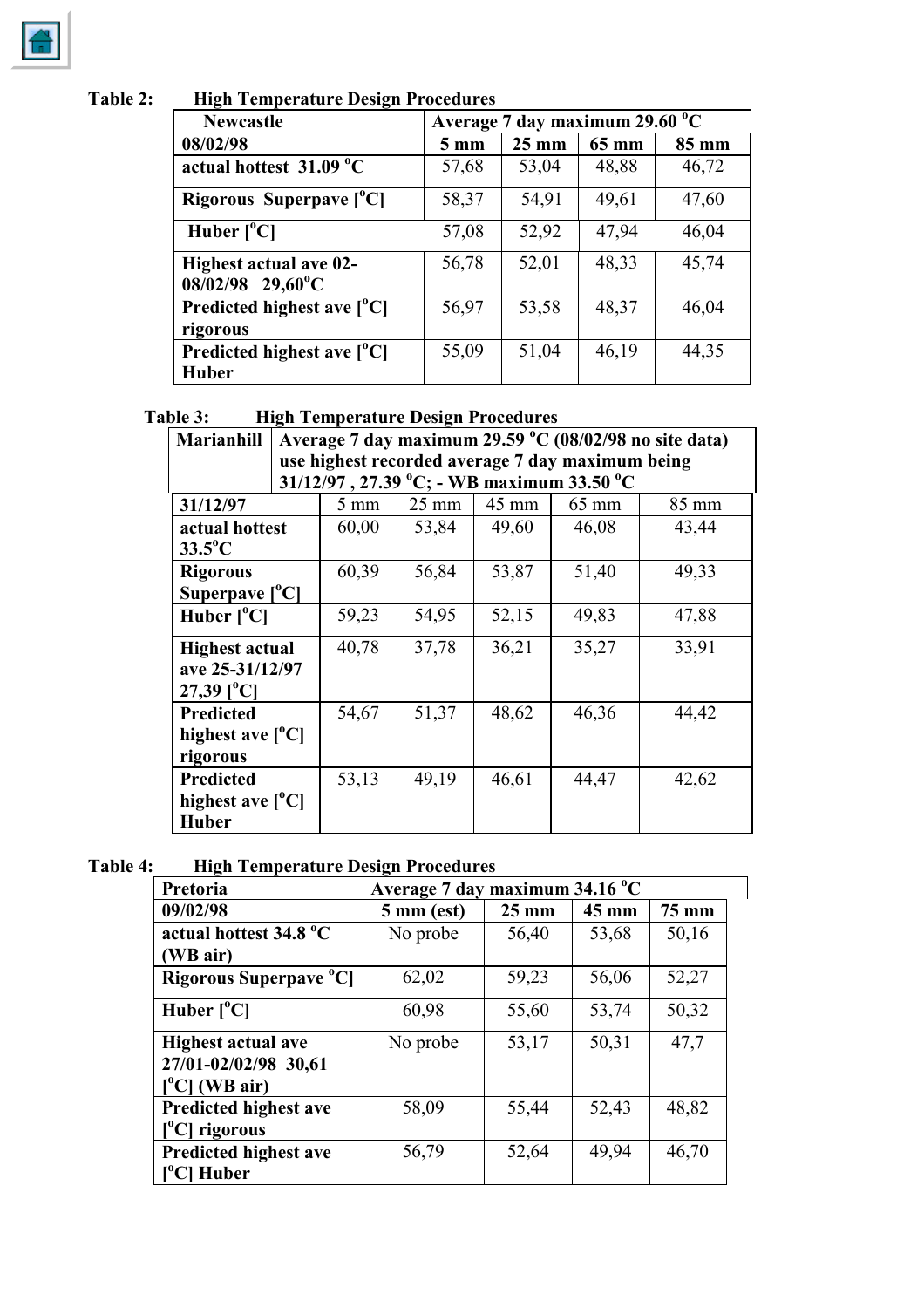

In this instance it will be seen that the Superpave equation appears to predict surface temperatures well, although at depth it appears slightly conservative. It should be noted however that the predicted average values for the Marianhill site are much higher than actually measured. This may have been due to cloud cover while the air temperatures remained high on some of the days.

## **MINUMUM ASPHALT TEMPERATURES**

To convert the minimum air temperature, the minimum surface temperature *is defined in the original SUPERPAVE as the minimum air temperature*

To calculate the minimum temperature at depth (the depth used is the surface of the layer in question and the following equation used:

$$
T_{d(min)} = T_{s(min)} + 5,1(10^{-2})d - 6,3(10^{-5})d^{2}
$$
 [4]

where

 $T_{d(min)}$  - pavement temperature at depth d<sup>o</sup>C  $T_{\text{s(min)}}$  - pavement temperature at surface  ${}^{\circ}\text{C}$ d - depth below the surface mm.

Some slight modifications are introduced by McGennis *et al* (1994), for low pavement design temperature. The assumption originally recommended by SHRP researchers to use the low air temperature is conservative as the pavement at depth is almost always warmer. The method now finding favour was developed by Canadian SHRP researchers ie:

$$
T_{\min} = 0.859T_{\text{air}} + 1.7^{\circ} \text{ [5]}
$$

where

| $T_{min}$ | $\sim$ $-$ | minimum pavement design temperature in <sup>o</sup> C     |
|-----------|------------|-----------------------------------------------------------|
| $T_{air}$ | $\sim$     | minimum air temperature in average year in <sup>o</sup> C |

The method of converting low air to low pavement temperature has a profound effect on the binder selection process.

The findings of the research programme as reported at CAPSA by Everitt et al (1999) was that the predictions could be improved by using the Canadian equation with modified constants as follows:.

 $T_{\text{min}} = 0.88838 T_{\text{air}} + 5.8835^{\circ}$  [6]

These values were optimised for *all* the South African sites but as can be seen in Table 5 below the optimised values did not work well with the Pretoria site minimum data: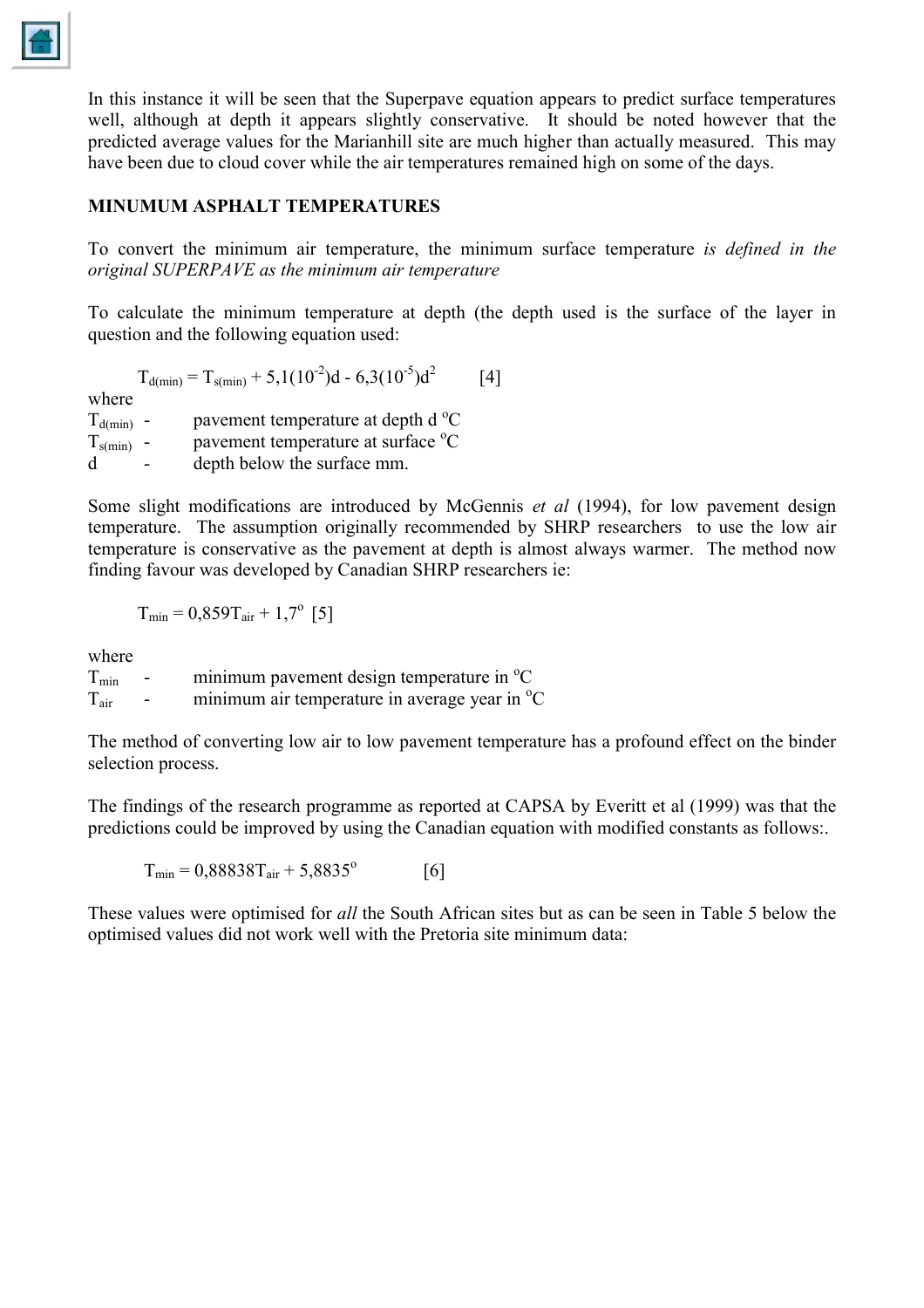| <b>SITE</b>                   | <b>NEWCASTLE</b>      |                 |        |      |      |      |
|-------------------------------|-----------------------|-----------------|--------|------|------|------|
| Depth [mm]                    | <b>Weather Bureau</b> | $5\overline{)}$ | 20     | 60   | 80   |      |
| Actual coldest <sup>o</sup> C | $-2,6$                | 4,4             | 5,0    | 7,6  | 8,9  |      |
| Orig Superpave °C             |                       | $-2,6$          | $-1,6$ | 0,2  | 1,1  |      |
| Canadian °C                   |                       | $-0,5$          | 0,5    | 2,3  | 3,1  |      |
| <b>SA Modified °C</b>         |                       | 3,6             | 4,6    | 6,4  | 7,3  |      |
|                               |                       |                 |        |      |      |      |
| <b>SITE</b>                   | <b>MARIANHILL</b>     |                 |        |      |      |      |
| Depth [mm]                    | <b>Weather Bureau</b> | 5               | 15     | 50   | 85   | 125  |
| Actual coldest <sup>o</sup> C | 5,9                   |                 | 13,4   |      | 14,7 | 18,6 |
| Orig Superpave °C             |                       | 5,9             | 6,4    | 8,1  | 9,6  | 11,1 |
| Canadian °C                   |                       | 6,8             | 7,3    | 8,9  | 10,4 | 12,0 |
| <b>SA Modified °C</b>         |                       | 11,1            | 11,6   | 13,3 | 14,8 | 16,3 |
| <b>SITE</b>                   | <b>PRETORIA</b>       |                 |        |      |      |      |
| Depth [mm]                    | <b>Weather Bureau</b> | 5               | 25     | 45   | 75   |      |
| Actual coldest <sup>o</sup> C | $-0,8$                |                 | 2,9    | 2,3  | 3,8  |      |
| Orig Superpave °C             |                       | $-0,8$          | 0,2    | 1,1  | 2,5  |      |
| Canadian °C                   |                       | 1,0             | 2,0    | 3,0  | 4,3  |      |
| <b>SA Modified °C</b>         |                       | 5,2             | 6,2    | 7,1  | 8,4  |      |

| <b>↑able 5</b> |  |
|----------------|--|
|                |  |

#### **BELLS EQUATIONS**

Literature surveys during this research indicated that recent work overseas utilised an algorithm called "BELLS" (the authors initials!) (Stubstad R N, et al) uses a series of readily available time, air temperature, and AC thickness data plus the AC surface temperature measured by an infra-red sensor mounted on the FWD. This allows the engineer to adjust the derived (back calculated) AC modulus to seasonal or standard values at any other appropriate mat temperature.

Development of the method required knowledge of:

- $\blacksquare$  Thickness of AC
- Temperature vs depth measurements within the mat.
- Air temperature together with previous 5-day mean air temperature (local highs and lows divided by 10).
- IR AC surface temperature.
- Time and date of temperature and FWD measurements.

The original method was modified further by engineers at Dynatest (Kim et al (1994) to give "BELLS2". This utilises the more easily obtained temperatures from the previous 24 hours rather than 5 days and has been adjusted to account for the fact that the daily temperature does not follow a uniform sin wave but is skewed to a shorter warming time and a longer cooling time. To approximate this the sin functions of the original BELLS were replaced with two sin functions based on an 18 hour cycle. The final resulting equation as follows:

 $T_d = 1.4+0.907*IR + {log(d) - 1.25}{-0.540*IR + 0.764*(1-day) + 2.39*sin(hr_{18} - 15.5)} + 0.060*IR*sin(hr_{18} - 13.5)$  [7]  $0.060*IR*sin/hr_{18} - 13.5$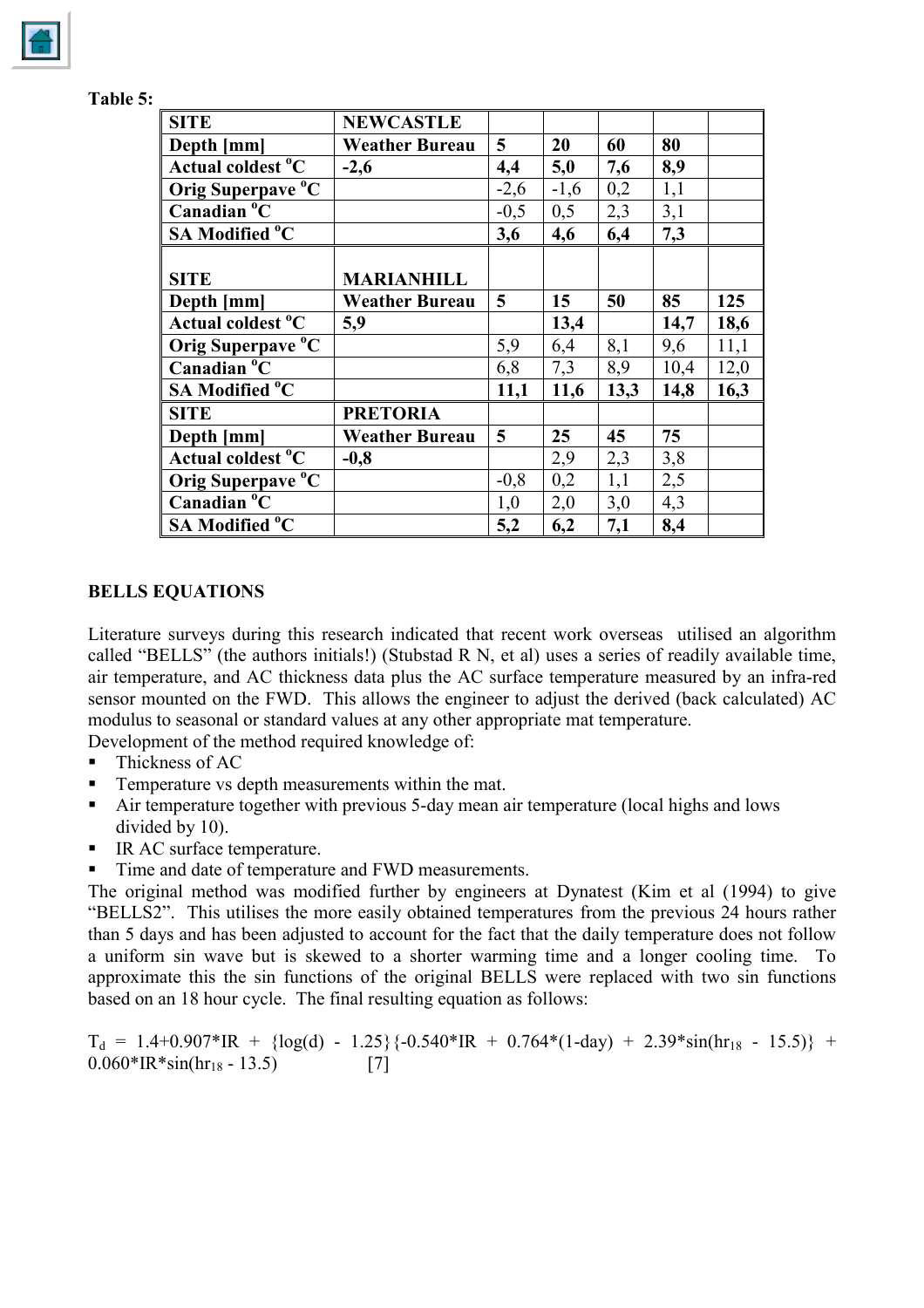

#### where

| $T_{d}$   |                | pavement temperature at depth d, $^{\circ}C$ ,                                       |
|-----------|----------------|--------------------------------------------------------------------------------------|
| IR        | $\blacksquare$ | infrared surface temperature, <sup>o</sup> C,                                        |
| log       | $\blacksquare$ | base 10 logarithm                                                                    |
| d         | $\blacksquare$ | depth at which mat temperature is to be predicted, mm,                               |
| $1$ -day  |                | average air temperature the day before testing, $\mathrm{^{\circ}C}$ ,               |
| sin       | $\blacksquare$ | sin function in 18 hour clock system with $2\pi$ radians equal to one 18-hour cycle, |
| $hr_{18}$ | $\blacksquare$ | time of the day in the 24-hour system but calculated using an 18-hour AC             |
|           |                | temperature rise and fall time cycle, as indicated below                             |

When using the sin( $hr_{18}$  - 15.5) (decimal) function, only use times from 11:00 to 05:00 hrs. If the actual time is not within this time range then calculate the sin as if the time is 11:00 hrs (where the  $\sin = -1$ ). If the time is between midnight and 05:00 hrs then add 24 to the actual (decimal) time. Then calculate as follows: If the time is 13:15, then in decimal form  $13.25-15.50 = -2.25$ ;  $-2.25/18 =$  $-0.125$ ;  $-0.125 \times 2\pi = -0.785$  radians;  $sin(-0.785) = -0.707$ . (Note that an *18 hour* sin function is assumed with "Flat" -1 segment between 05:00 and 11:00 hours.]

When using the sin( $hr_{18}$  - 13.5) (decimal) function, only use times from 09:00 to 03:00 hrs. If the actual time is not within this time range, then calculate the sin as if the time is 09:00 hrs (where the  $\sin = -1$ ). If the time is between midnight and 03:00 hrs, add 24 to the actual (decimal time. Then calculate as follows: If the time is 15:08, then in decimal form  $15.13 - 13.5 = 1.63$ ;  $1.63/18 = 0.091$ ; 0.091 x  $2\pi$  = 0.569 radians; sin(0.569) = 0.539. [Note that an 18 hour sin function is assumed, with "flat" -1 segment between 03:00 and 09:00 hours.]

It was decided to check this equation against the data collected form the South African sites. Unfortunately no infra-red surface temperatures were available at the road sites so that initially it had to be assumed that temperatures at 5mm depth would be equivalent (Ngcobo, 1999). The site at Centenary Building was established in order that in addition to routine monitoring surface probe and 5mm depth probe temperatures could be correlated with a recently purchased infra-red thermometer. This work is still ongoing but the results to date (Maimane, 2000) indicate:

- On average the infra-red and surface probe temperatures are equal but variations of up to 9% up and down occur in the ratio infra-red/surface temperature.
- On average the infra-red and 5mm probes temperatures are also equal but variations of up to 24% up and 16% down occur.
- On average the surface and 5mm depth probes temperatures are also within 1% but variations of between 24% up and 12% down in the ratio surface probe/5mm probe temperature.
- Although some attempts have been made to modify the constants in the algorithms for local conditions, to date these have been unsuccessful.
- The absolute value of the mean of the error between prediction and actual temperatures at depth is less than  $2,1$ <sup>o</sup>C.
- The standard deviation of error is also less than  $2.1 \degree C$ .
- The error increases with depth.
- $\blacksquare$  The error is much greater at night. As all sites are close to the 30 $\degree$  E meridian, which in SA is used for local time it is assumed that sun time is applicable, elsewhere adjustments may need to be made.

Plots of actual and simulated temperatures using the equation are shown in figures 3, 4, and 5 overleaf.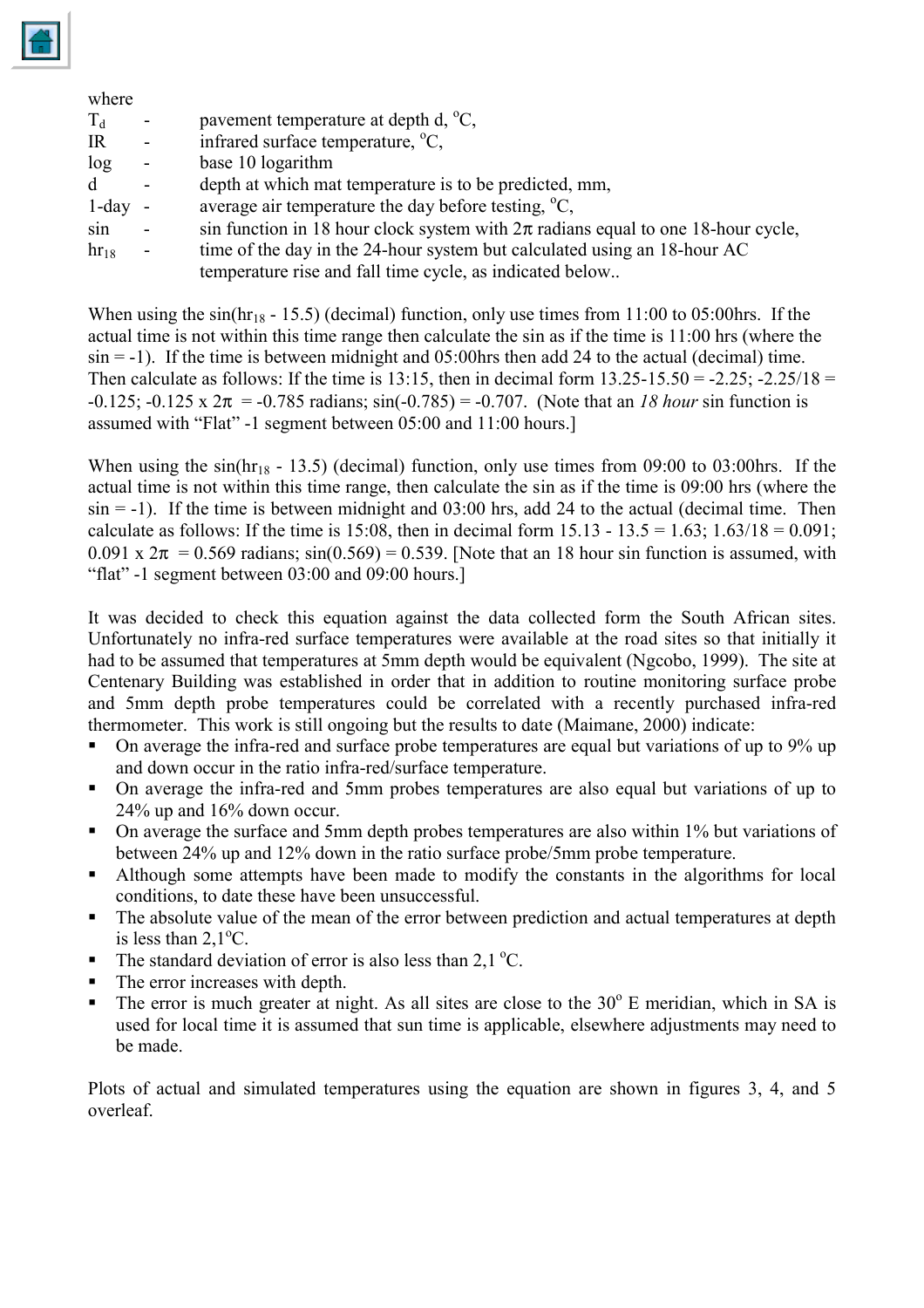





## Fig 3 (Maimane, 2000)



: Comparison between simulated and actual temperature (winter)

## Fig 4 (Maimane 2000)



Comparison between simulated and actual temperature (summer)

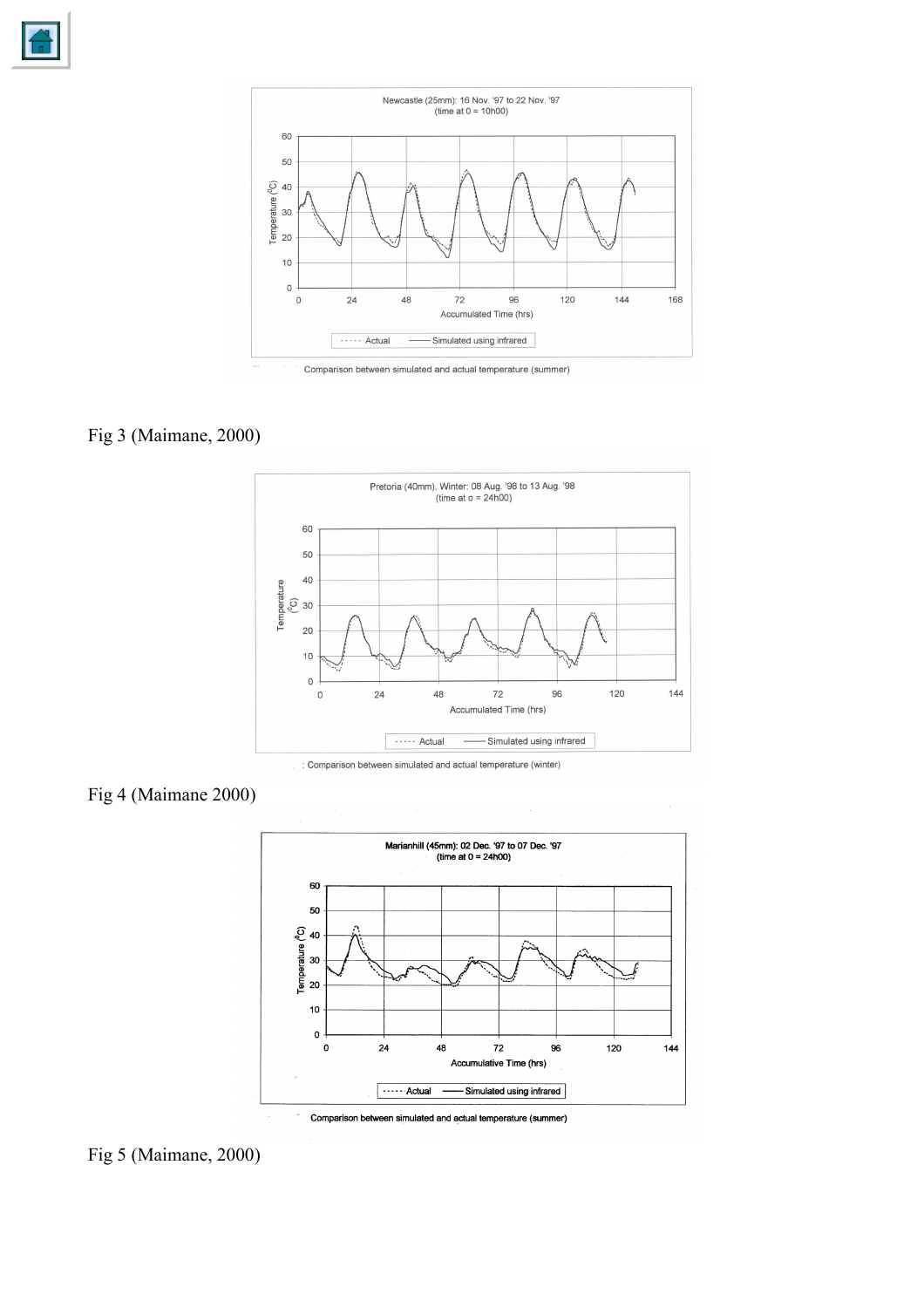

#### **SUMMARY AND CONCLUSIONS**

To date this research has shown that

- In the absence of locally developed algorithms or constants the procedures developed in other parts of the world, may be used to predict pavement temperatures in the asphalt mat.
- In this respect the SUPERPAVE equations may be used to estimate extreme temperatures for binder selection, preferably using the constants developed in SA for the minimum temperatures.
- The BELLS2 equation provides an estimate for real time temperature estimation for FWD testing.
- Neither method predicts well for thickness of asphalt cover more than about 70mm and care should be taken if this thickness of asphalt is being considered.
- The BELLS method is also unreliable for night temperatures, although fortunately it is expected that road testing will normally be carried out during the daylight hours.

#### **ACKNOWLEDGEMENTS**

The funding of portion of this research by the South African National Roads Agency, (Department of Transport), - through the South African Department of Transport, Technology Transfer Centre, in conjunction with the United States Federal Highway Administration, (as part of the co-operative programme between SADOT and FHWA for Technology Transfer) - is acknowledged.

Other portions of the studies that inform this paper were made possible by the Eastern Centre of Transport Development's post-graduate scholarship programme funded by the National Department of Transport. The ECOTD programme is designed to support new post-graduate research in a range of disciplines within the field of transport - with special emphasis on encouraging students from previously disadvantaged backgrounds.

This paper is published with their permission but it should be noted that the views expressed in this paper are those of the authors and do not represent the SA national Roads Agency or any other organisation.

#### **REFERENCES**

Everitt P R, Dunbar R, Swart G, and Rossmann D (1999)

**CURRENT PAVEMENT TEMPERATURE MONITORING IN SOUTH AFRICA AND ITS APPLICABILITY TO SUPERPAVE AND FWD REQUIREMENTS,** CAPSA 1999, Victoria Falls, Zimbabwe.

Kennedy T W, Huber G A, Harrigan E T, Cominsky R J, Hughes C S, Von Quintus H, Moulthrop J S, (1994)

**Superior Performing Asphalt Pavements (Superpave): The Product of the SHRP Asphalt Research Program,** Strategic Highway Research Program, Nat Res. Cncl., Washington, DC 1994.

Kim Y R, Hibbs B O, Lee Y-C (1994)

**New Temperature Correction Procedure for FWD Deflections of Flexible Pavements**, *4th Int Conf on Bearing Capacity of Roads and Airfields*, Minneapolis, Minnesota, July 1994.

Maimane O J (2000),

**TEMPERATURE EFFECTS ON ASPHALT ROADS AND PAVEMENT TEMPERATURE SIMULATION IN SOUTH AFRICA,** unpublished undergraduate dissertation, University of Natal, Durban, SA.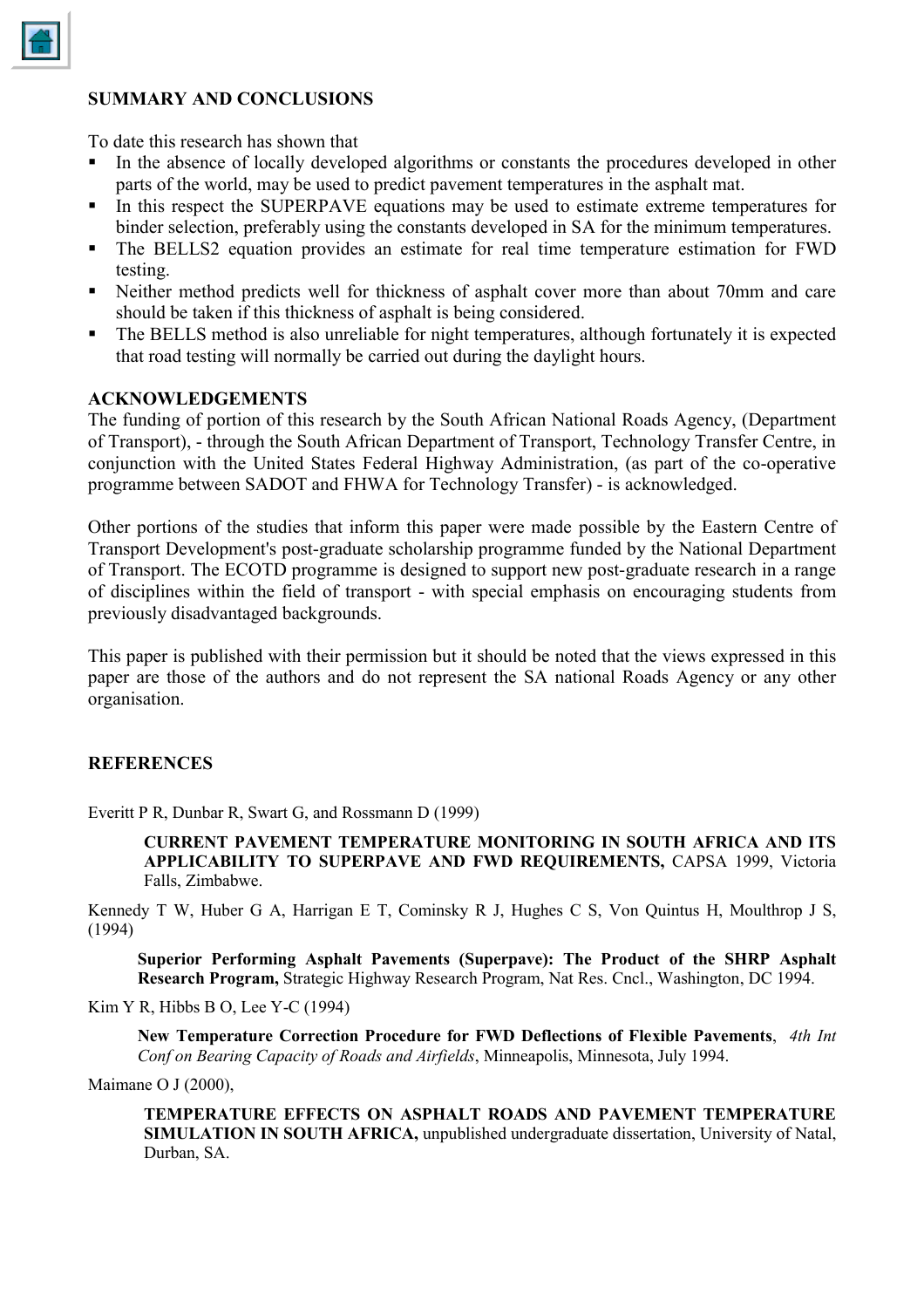

McGennis R B, Anderson R M, Kennedy T W, Solaimanian M, (1994)

**Background of Superpave Asphalt Mixture Design and Analysis**, Nat. Asphalt Training Centre Demonstration Project 101, US Dep. Of Transportation, Fed Highway Administration, pub No. FHWA-SA-95-003, Feb 1995.

Ngcobo R M (1999)

**TEMPERATURE INFLUENCES ON ASPHALT ROADS AND PAVEMENT TEMPERATURE SIMULATION IN SOUTH AFRICA,** unpublished undergraduate dissertation, University of Natal, Durban, SA.

Stubstad R N, Baltzer S, Lukanen E O, & Ertman-Larsen H J (?)

#### **Prediction of AC Mat Temperatures for Routine Load/Deflection Measurements**

Williamson R H and Marais C P (1975)

**Pavement Temperatures in Southern Africa,** *The Civil Engineer in South Africa*, August 1975, SAICE.

Williamson R H and Marais C P (1975)

**Discussion** on the paper**, Pavement Temperatures in Southern Africa,** *The Civil Engineer in South Africa*, February 1976, SAICE.